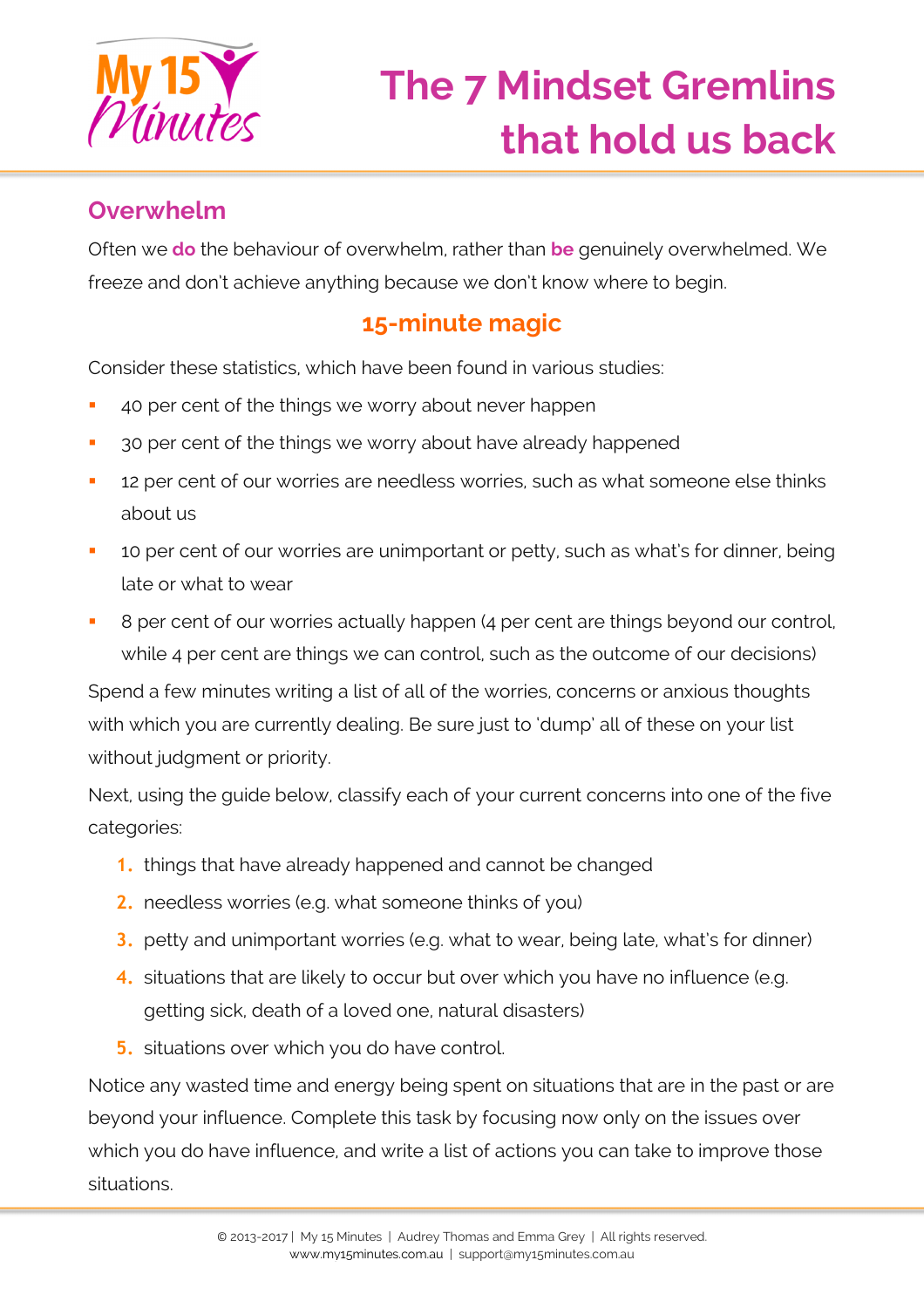

## **Procrastination**

When we put things off, we create a false sense of urgency/excitement by having an artificial deadline. Meanwhile, the time we spend on other things isn't enjoyable as we know we still have to get things done.

### **15-minute magic**

Use the **'Zeigarnik effect'** — the human compulsion to finish what you start — by throwing yourself into any aspect of a big task that you're putting off, just for 15 minutes. Let go of the need to get it 'right' or 'perfect'. Let go of having to begin at a certain point, or imagining you need more information in order to begin. This is about starting before you're 'ready', starting imperfectly, starting anywhere along the process … just starting.

The exercise is not about what you produce during this time (that really doesn't matter). It's about opening up the suspense in your mind. This project or task will now be active. You've done something towards it, so it's going to be harder to leave it alone because we worry about tasks for which we have not achieved closure. Procrastinating will now become more difficult.

Use this strategy any time you're facing something big and putting it off. By taking the focus off the quality of your work and simply opening the gates and getting into any part of the task, you'll have engaged your brain and it won't want to quit.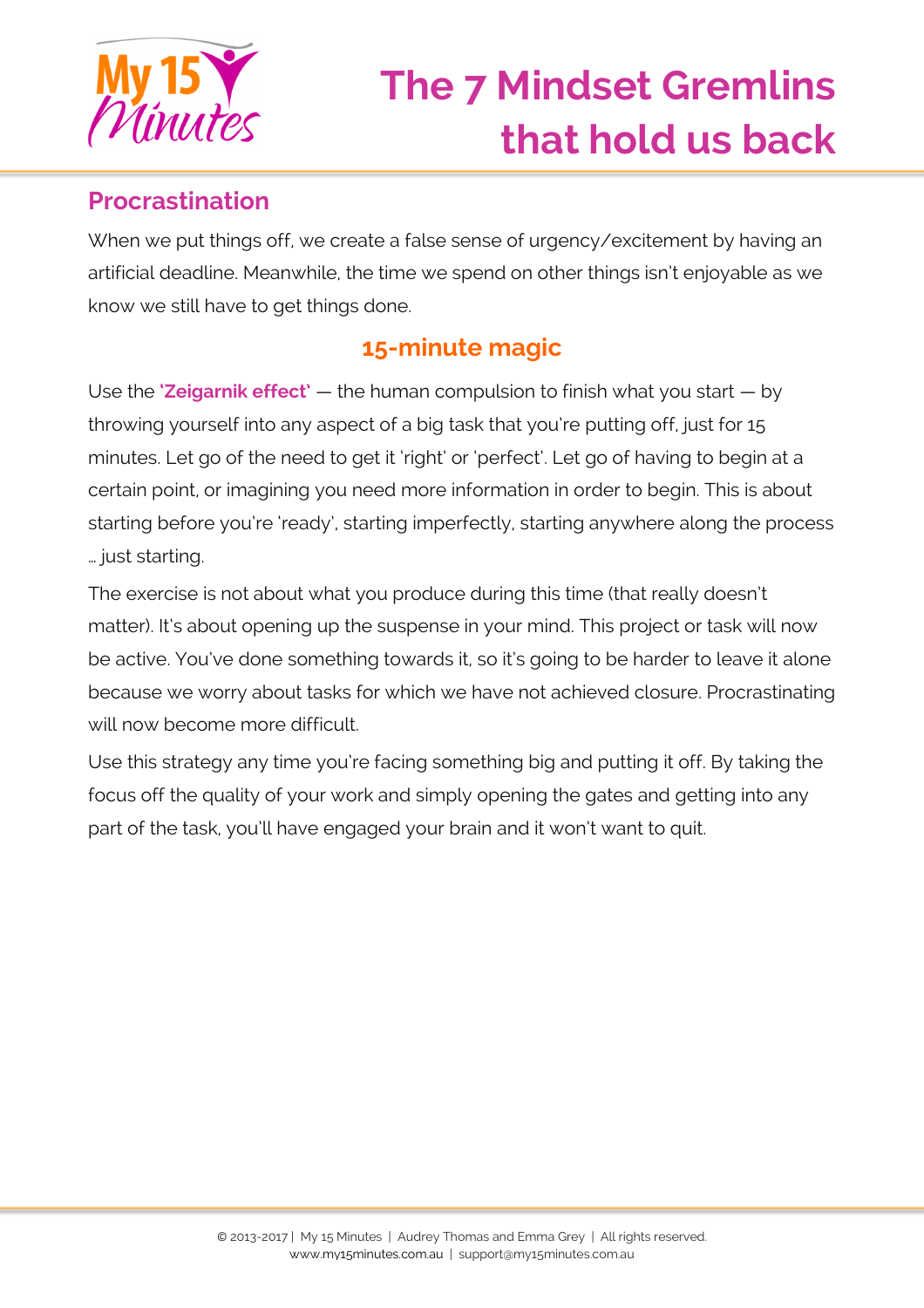

## **Perfectionism**

If we can't get it right, it's safer not to try. Or, if we do try, we fixate on being 100% accurate, at the expense of progress and timeliness.

## **15-minute magic**

At some point in your life, everything was new. Primary school. High school. Work. Relationships. Completing your tax return. There was a time when even the most ordinary, everyday things, had never been done before. And now you do them, often mindlessly, without issue.

We often put pressure on ourselves to do things well, or even 'perfectly'. We can loosen this up by giving ourselves permission to be beginners.

- Choose an activity that is new to you, in which you're not invested at all (that is, it really doesn't matter to you whether you succeed or fail — it's only for fun). Perhaps it's making a soufflé, going rock-climbing or singing karaoke, making some pottery or riding a skateboard.
- Throw yourself in, laugh and enjoy your clumsy attempts as a 'newbie'. Who knows — you might find you're a natural!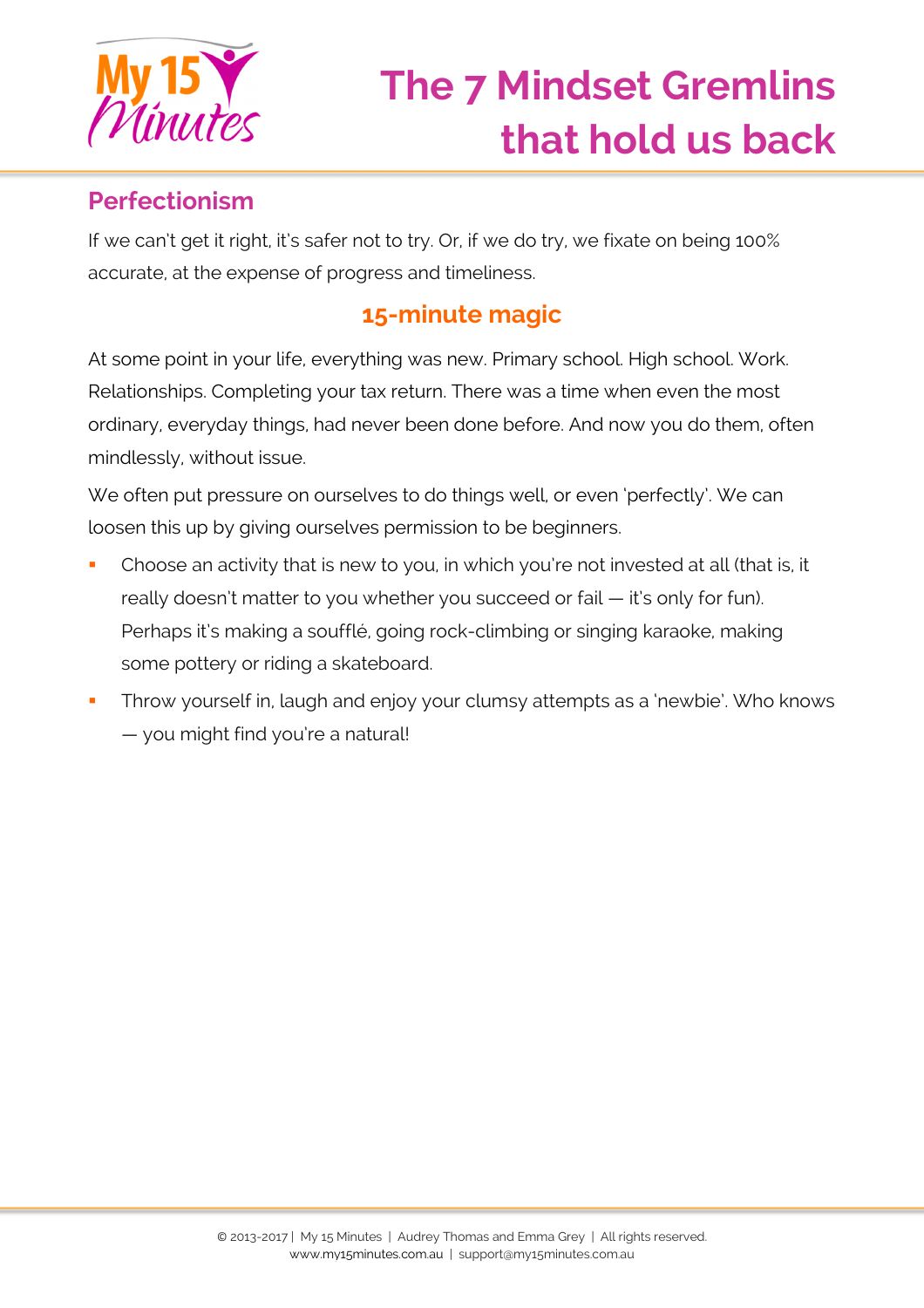

## **Comparison-itis**

Everything we do is measured beside what other people do. We're not able to judge our own worth, or the worth of our work, without comparing it to someone else.

# **15-minute magic**

Scientists have found direct links between our physiology and emotions. Smiling has been found to reduce stress and increase wellbeing, and Harvard researcher Amy J.C. Cuddy was one of the researchers who conducted a 2010 experiment into the impact of 'power poses' on confidence.

When participants in the study took just 2 minutes to stand confidently — in a tall, expansive posture, like the classic 'superhero' pose with their chins up and arms strong beside them — they not only reported feeling stronger and took more risks as part of the experiment, but their measurable testosterone levels increased and the stress hormone, cortisol, dropped. Standing in a 'power pose' literally gave them an extra surge of power and a sense of wellbeing.

'The poses we used in the experiment are strongly associated across the animal kingdom with high and low dominance for very straightforward evolutionary reasons,' Dr Cuddy explained in a Harvard Business Review article. 'Either you want to be big because you're in charge, or you want to close in and hide your vital organs because you're not in charge.' The technique can be used ahead of situations in which we typically feel nervous, like job interviews or key presentations.

- Suspend disbelief and spend some time standing in a 'power pose' tall, chin up, strong arms. Really get 'out of your head' and 'into your body' and let your subconscious mind do its stuff.
- Observe how you feel afterwards, and over the course of the next few days (or weeks) aim for fifteen powerful moments when you shift your body or emotions and feel the positive benefits of being mindful of your physicality.
- **Mindfully acknowledge those times when you're required to step up and do** something nerve-wracking.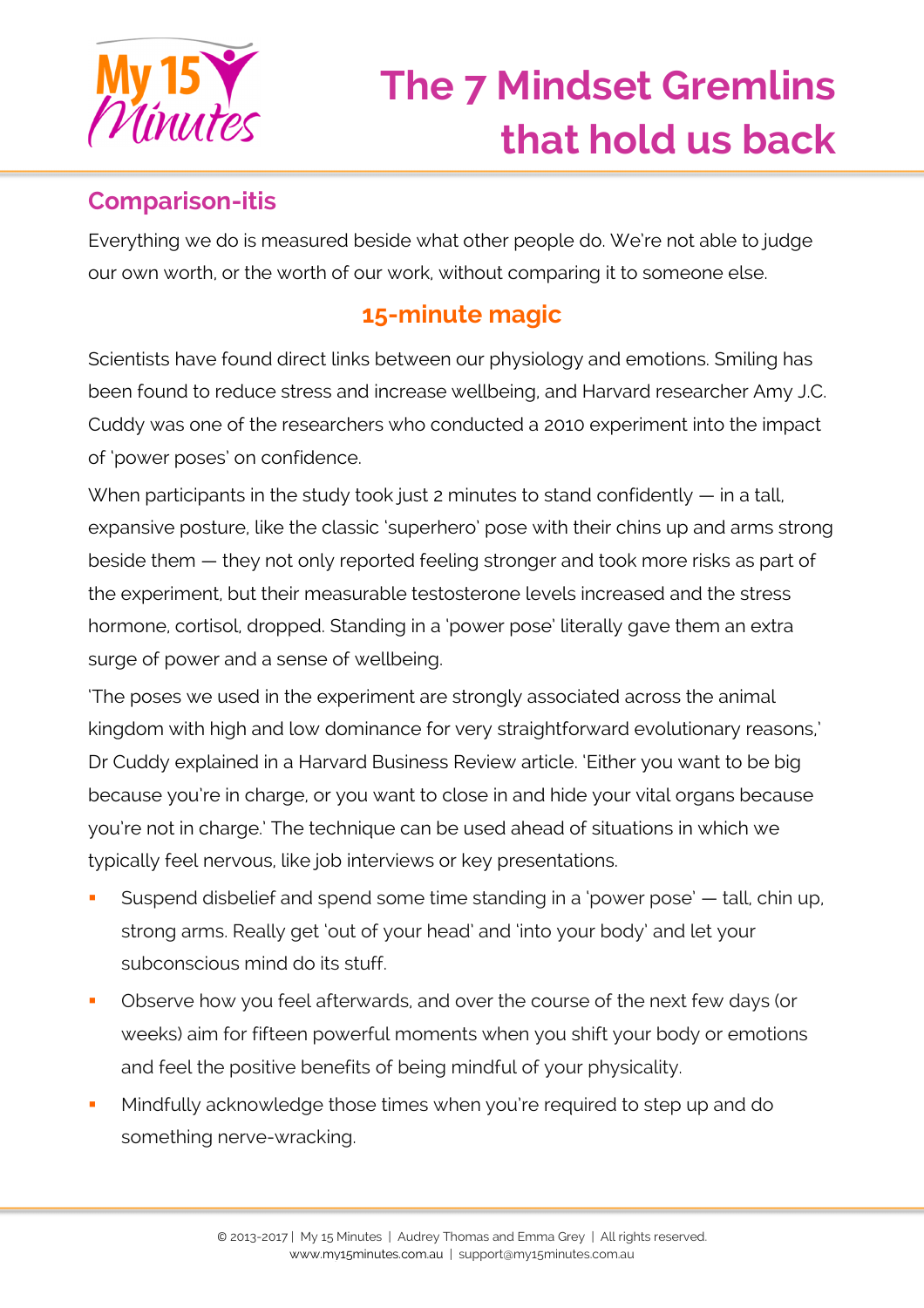

#### **Imposter Syndrome**

That belief that we're not ready/prepared/qualified for where we are, we don't know what we're doing and, any minute now, we're going to be found out.

# **15-minute magic**

Create what our friend and colleague, Angela Raspass, calls a Fabulous File. This is a box or folder into which you save print-outs of positive feedback, nice emails, expressions of thanks and appreciation, copies of awards, thank you cards and other examples of your successes that you can browse through any time you need a confidence boost.

- Find a box or folder that suits your purpose.
- **Invest 15 minutes to begin the collation of your 'fabulousness'**. Be sure to schedule more time in your diary to complete the task later, if necessary, and from now on, print and collect evidence as you go.
- **IMMERTH IMMERG** in the wonderfully genuine feelings of gratitude and appreciation this task will induce.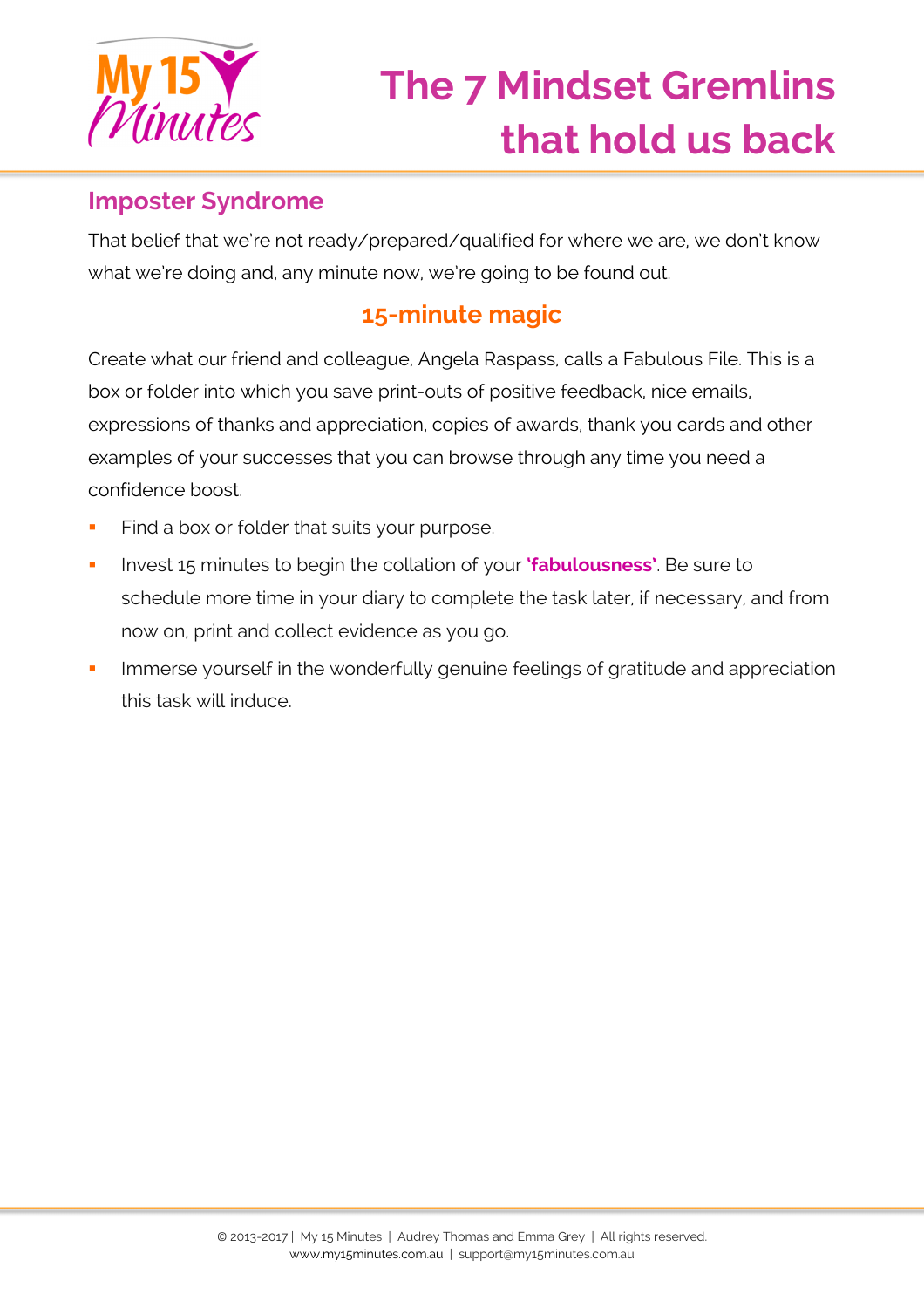

## **Fear of failure**

It's easier not to try than to try and fail. We won't go for promotions or attempt new things in case it doesn't work out.

# **15-minute magic**

'You may encounter many defeats,' said Maya Angelou, 'but you must not be defeated. In fact, it may be necessary to encounter the defeats, so you can know who you are, what you can rise from, how you can still come out of it.'

Failure takes on many shapes and forms. Sometimes failings are small and inconsequential. Other experiences of failure are life-changing milestones, creating unexpected outcomes. Regardless, accepting — in fact, embracing — failure as a natural occurrence, and one which can bring growth and new opportunities, is essential if we are to reach our true potential.

Earlier, we shared with you some of our failures, and there were many more we didn't include. Now it's time for you to shine a light, albeit briefly, on your failures and look for the humour and lessons, noticing how far you have come.

- **1.** Spend 15 minutes considering the events, decisions and actions that you would classify as failures in your life and write a list.
- **2.** Once you've done this, reflect on how easy or difficult was it for you to create this list. How many of the items were truly failures and how many ultimately led to better outcomes for you? Which of them has lessened in potency or seriousness as time has passed.